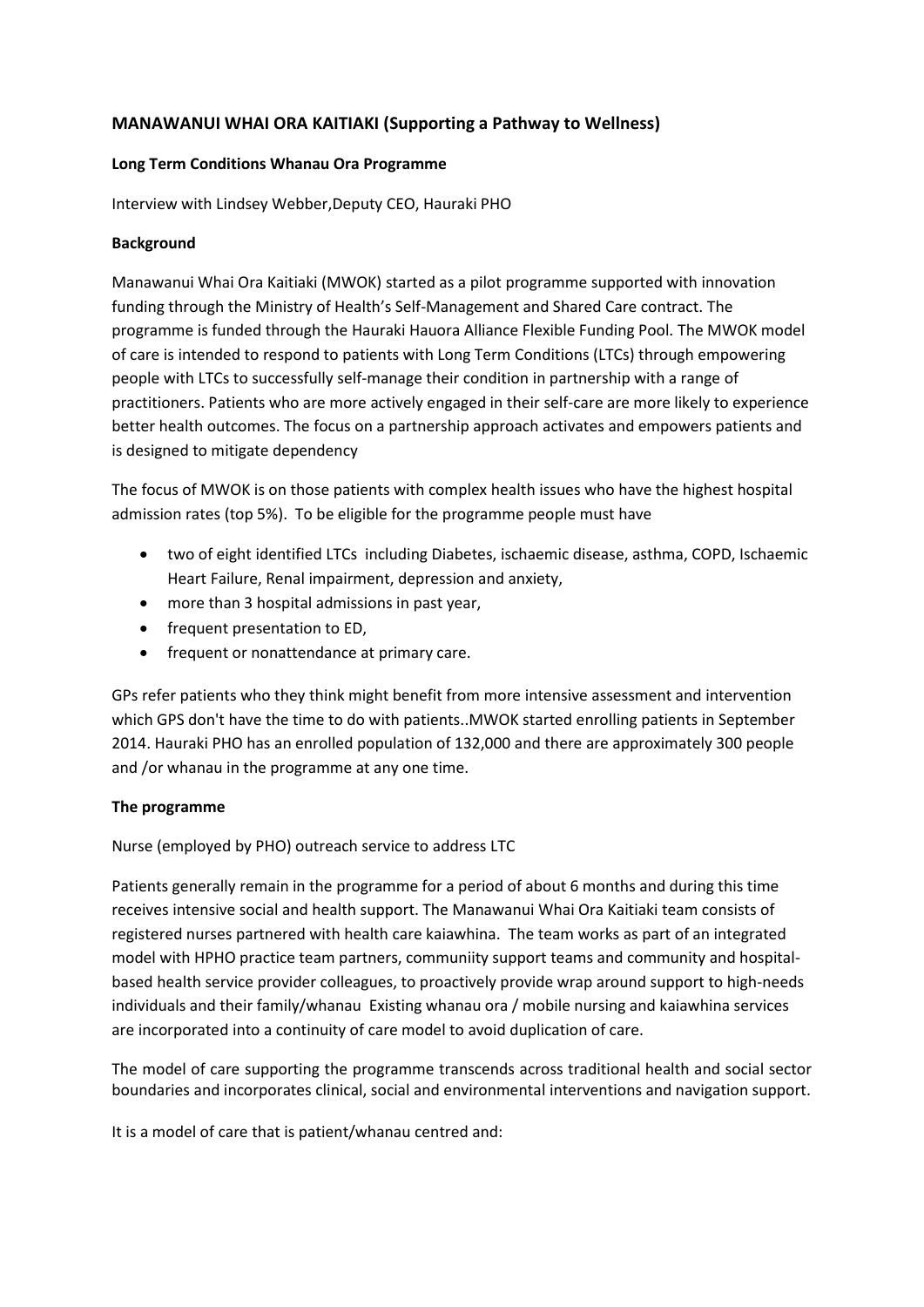- Provides care that is respectful, responsive and **meaningful** to the **individual** patient preferences, needs and values and that ensures the patient and **whanau goals** inform clinical decisions.
- Encourages high quality and **sustainable** long term condition management within the community that **empowers** individuals and their whanau to take control of their wellness.
- Is **accessible**, **equitable** and culturally appropriate.

### **Centred in primary care with referral from primary care.**

First the patient has a home based assessment, often includes their family. The assessment and care plan are developed using the Flinders tool. Usually start working on social issues first. The kaiawhina connect with agencies around social needs, improve health literacy and focus on activating patients and families so they are less reliant on health services.

Example. A patient's poor housing is having an impact on his respiratory health. Team contact housing provider, set up key worker relationship with housing and work with the patient until they are confident enough to manage the relationship themselves.

Small discretionary fund which the programme can use. For example if a patient has stopped going to see their GP because they owe money to the GP, the programme will pay the debt and set up a regular payment system so that the patient doesn't accumulate debt in the future.

### **Current situation**

Kaiawhina (navigator) role working in partnership with Case Manager (RN)

Holistic approach to assessment and care planning

Focus on patient activation/shared care planning

Evaluation framework at project initiation means data has been collected from the beginning

### **Key findings from evaluation after one year**

- Improvements in health literacy and patient activation
- Increased patient involvement in managing their LTCs
- Improvements in adherence to treatment and health advice
- Improvements to patient health and wellbeing
- Support with social care needs assisted patients to focus more specifically on their health needs
- Reduced avoidable hospitalisations
- More appropriate use of health care
- Changed model of care at one practice

#### **Challenges**

1. Getting buy -in from practices at the beginning.

The original vision for the programme was to have it based and 'owned' by primary care because in the past 'silo' services have been put in and haven't worked because of lack of